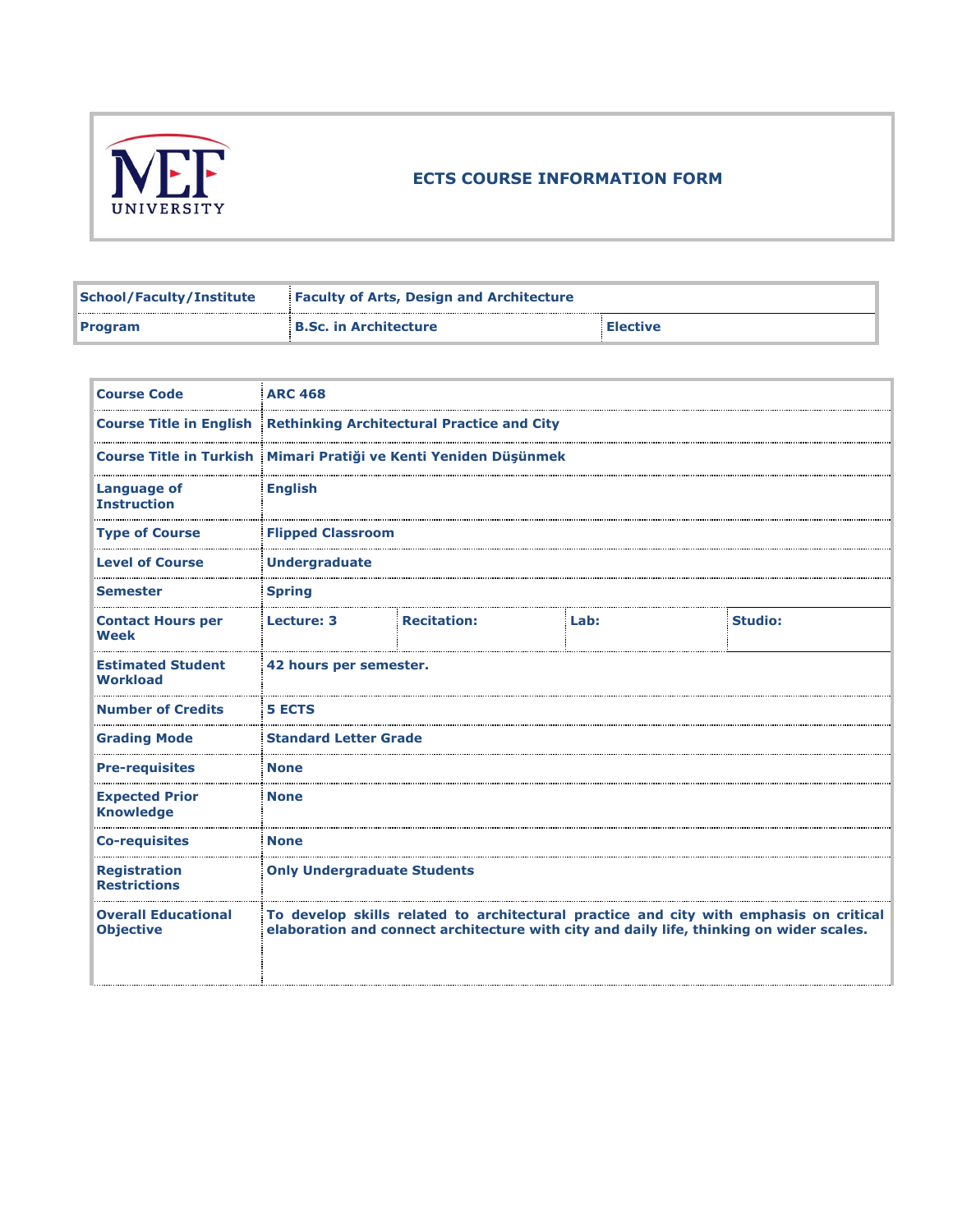| <b>Course Description</b>                                                                                                                                                                                                                                                         | This course aims to problematize the relation between architectural practice and city.<br>Instead of seeing the relationship between architectural processes and city, architects<br>have been limited to focus only architectural objects.                                                                                                                                                                                                                 |                                   |                    |  |  |  |  |
|-----------------------------------------------------------------------------------------------------------------------------------------------------------------------------------------------------------------------------------------------------------------------------------|-------------------------------------------------------------------------------------------------------------------------------------------------------------------------------------------------------------------------------------------------------------------------------------------------------------------------------------------------------------------------------------------------------------------------------------------------------------|-----------------------------------|--------------------|--|--|--|--|
|                                                                                                                                                                                                                                                                                   | The course tries to provide students a sensibility and perspective that they will need in<br>order to recognize architectural process and its possible connections related with the<br>production of the city and daily life. Multidisciplinary approach and in-between<br>situations in theory and practice of architecture will be discussed in order to enhance<br>critical thinking to deal with the future challenges of design world successfully.    |                                   |                    |  |  |  |  |
| <b>Course Description in</b><br>Turkish                                                                                                                                                                                                                                           | Ders mimari pratik ve kent arasındaki ilişkiyi sorunsallaştırmayı amaçlamaktadır.<br>Mimarlar genelde mimari süreçler ve kent arasındaki ilişkiyi kavramaktansa, bir sonuç<br>ürün ve obje olarak mimariye odaklanmaktadır.                                                                                                                                                                                                                                 |                                   |                    |  |  |  |  |
|                                                                                                                                                                                                                                                                                   | Bu ders öğrencilere mimari süreçler üzerinden kentin üretimi ve gündelik hayat ile ilgili<br>kavrayış geliştirmelerine yarayacak perspektif ve duyarlılık sunmayı amaçlamaktadır.<br>Tasarım dünyasının gelecekteki zorluklarıyla başarıyla baş edebilmek ve eleştirel<br>düşünceyi arttırmak için disiplinler arası yaklaşım, mimari teori ve pratik arasındaki<br>durumlar dönem boyunca çeşitli başlıklarda tartışılacaktır.                             |                                   |                    |  |  |  |  |
| <b>Course Learning</b><br><b>Outcomes and</b><br><b>Competences</b>                                                                                                                                                                                                               | Upon successful completion of the course, the learner is expected to be able to:<br>1. understand architectural practice throughout history related to city;<br>analyze the relations between architectural practice and city for their impact on daily life<br>2.<br>of the urban dwellers and city;<br>3. take responsibilty and critical approach towards the city and architectural practice;<br>think on the multidisciplinary issues and works.<br>4. |                                   |                    |  |  |  |  |
|                                                                                                                                                                                                                                                                                   | <b>Relation to Program Outcomes and Competences:</b><br>$N = None$<br>S=Supportive                                                                                                                                                                                                                                                                                                                                                                          | <b>H=Highly Related</b>           |                    |  |  |  |  |
|                                                                                                                                                                                                                                                                                   | <b>Program Outcomes and Competences</b>                                                                                                                                                                                                                                                                                                                                                                                                                     | Level                             | <b>Assessed by</b> |  |  |  |  |
|                                                                                                                                                                                                                                                                                   | N/S/H                                                                                                                                                                                                                                                                                                                                                                                                                                                       |                                   |                    |  |  |  |  |
| 1. Ability to read, write and speak effectively in Turkish and English, equivalent to<br>a B2 European Language Passport Level in English.                                                                                                                                        | s                                                                                                                                                                                                                                                                                                                                                                                                                                                           | Assignments, HW,<br>Presentations |                    |  |  |  |  |
| 2. Ability to question and interpret ideas considering diverse points of view;<br>gather and use data, develop concepts related to people, places and the<br>environment, and make individual decisions                                                                           | s                                                                                                                                                                                                                                                                                                                                                                                                                                                           | Assignments, HW,<br>Presentations |                    |  |  |  |  |
| 3. Ability to use appropriate graphical methods including freehand and digital<br>drawing techniques, (ECDL advanced) in order to develop ideas in addition to<br>communicate the process of design.                                                                              | s                                                                                                                                                                                                                                                                                                                                                                                                                                                           | Assignments, HW,<br>Presentations |                    |  |  |  |  |
| 4. Ability to use fundamental principles of architectural design considering the<br>place, climate, people, society as factors, and simultaneously express present<br>principles in relevant precedents.                                                                          | s                                                                                                                                                                                                                                                                                                                                                                                                                                                           |                                   |                    |  |  |  |  |
| 5. Understanding of architectural principles belonging to global and local cultures<br>shaped by the climatic, technological, socioeconomic, cultural factors, in addition<br>to principles of historic preservation while developing architectural and urban<br>design projects. | s                                                                                                                                                                                                                                                                                                                                                                                                                                                           |                                   |                    |  |  |  |  |
| 6. Understanding the theories and methods used to describe the relationship<br>between human behavior and physical environment; and concurrently<br>understanding different needs, values, behavioral norms, social and spatial<br>patterns of different cultures.                | н                                                                                                                                                                                                                                                                                                                                                                                                                                                           |                                   |                    |  |  |  |  |
| 7. Ability to apply various stages of design processes considering the client and<br>н<br>user needs, which include space and equipment requirements besides site<br>conditions and relevant laws and standards.                                                                  |                                                                                                                                                                                                                                                                                                                                                                                                                                                             |                                   |                    |  |  |  |  |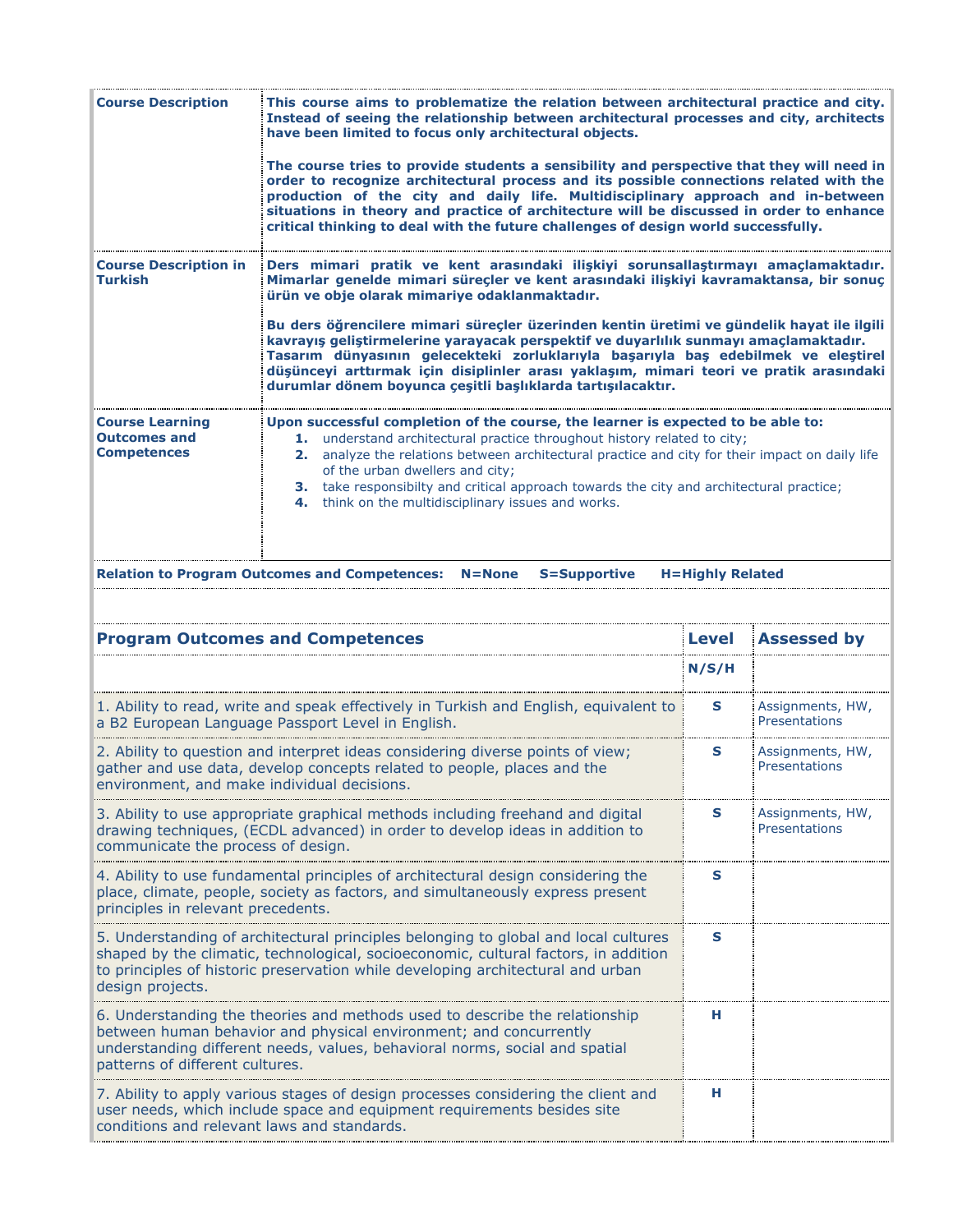| 8. Understanding the role of applied research in determining function, form and<br>systems and their impact on human conditions and behavior.                                                                                                                                                                  | s                                                                                                                                                                                                                                                                                                            |   |  |  |  |
|----------------------------------------------------------------------------------------------------------------------------------------------------------------------------------------------------------------------------------------------------------------------------------------------------------------|--------------------------------------------------------------------------------------------------------------------------------------------------------------------------------------------------------------------------------------------------------------------------------------------------------------|---|--|--|--|
| 9. Understanding of the basic principles of static and dynamic structural behavior<br>that withstand gravity and lateral forces, in addition to the evolution and<br>applications of structural systems.                                                                                                       | N                                                                                                                                                                                                                                                                                                            |   |  |  |  |
| 10. Ability to apply the principles of sustainability in architectural and urban<br>design projects that aim to preserve the natural and historic resources and<br>provide healthful environments.                                                                                                             | н                                                                                                                                                                                                                                                                                                            |   |  |  |  |
|                                                                                                                                                                                                                                                                                                                | 11. Ability to apply the fundamental principles of building and safety systems<br>such as mechanical, electrical, fire prevention, vertical circulation additionally to<br>principles of accessibility into the design of buildings.                                                                         | N |  |  |  |
|                                                                                                                                                                                                                                                                                                                | 12. Understanding the basic principles in the selection of materials, products,<br>components and assemblies, based on their characteristics together with their<br>performance, including their environmental impact and reuse possibilities.                                                               | s |  |  |  |
| life safety and sustainability principles.                                                                                                                                                                                                                                                                     | 13. Ability to produce a comprehensive architectural project from the schematic<br>design phase to design development phase, while integrating structural systems,                                                                                                                                           | N |  |  |  |
|                                                                                                                                                                                                                                                                                                                | 14. Understanding the principles of environmental systems such as energy<br>preservation, active and passive heating and cooling systems, air quality, solar<br>orientation, day lighting and artificial illumination, and acoustics; in addition to<br>the use of appropriate performance assessment tools. | S |  |  |  |
|                                                                                                                                                                                                                                                                                                                | 15. Ability to choose appropriate materials, products and components in the<br>implementation of design building envelope systems.                                                                                                                                                                           | N |  |  |  |
| 16. Ability to understand the principles and concepts of different fields in<br>multidisciplinary design processes and the ability to work in collaboration with<br>others as a member of the design team.                                                                                                     | S                                                                                                                                                                                                                                                                                                            |   |  |  |  |
| 17. Understanding the responsibility of the architect to organize and lead design<br>and construction processes considering the environmental, social and aesthetic<br>issues of the society.                                                                                                                  | s                                                                                                                                                                                                                                                                                                            |   |  |  |  |
| 18. Understanding the legal responsibilities of the architect effecting the design<br>N<br>and construction of a building such as public health and safety; accessibility,<br>preservation, building codes and regulations as well as user rights.                                                             |                                                                                                                                                                                                                                                                                                              |   |  |  |  |
| 19. Ability to understand the ethical issues involved in the design and<br>н<br>construction of buildings and provide services for the benefit of the society. In<br>addition to the ability to act with social responsibility in global and local scales<br>that contribute to the well being of the society. |                                                                                                                                                                                                                                                                                                              |   |  |  |  |
| 20. Understanding the methods for competing for commissions, selecting<br>N<br>consultants and assembling teams, recommending project delivery methods,<br>which involve financial management and business planning, time management,<br>risk management, mediation and arbitration.                           |                                                                                                                                                                                                                                                                                                              |   |  |  |  |
|                                                                                                                                                                                                                                                                                                                |                                                                                                                                                                                                                                                                                                              |   |  |  |  |
| <b>Prepared by and Date</b>                                                                                                                                                                                                                                                                                    | <b>Esra SERT 28.01.2018</b>                                                                                                                                                                                                                                                                                  |   |  |  |  |
|                                                                                                                                                                                                                                                                                                                |                                                                                                                                                                                                                                                                                                              |   |  |  |  |
| Semester                                                                                                                                                                                                                                                                                                       | <b>Fall 2019-2020</b>                                                                                                                                                                                                                                                                                        |   |  |  |  |
|                                                                                                                                                                                                                                                                                                                | Esra SERT<br><b>Name of Instructor</b>                                                                                                                                                                                                                                                                       |   |  |  |  |
|                                                                                                                                                                                                                                                                                                                |                                                                                                                                                                                                                                                                                                              |   |  |  |  |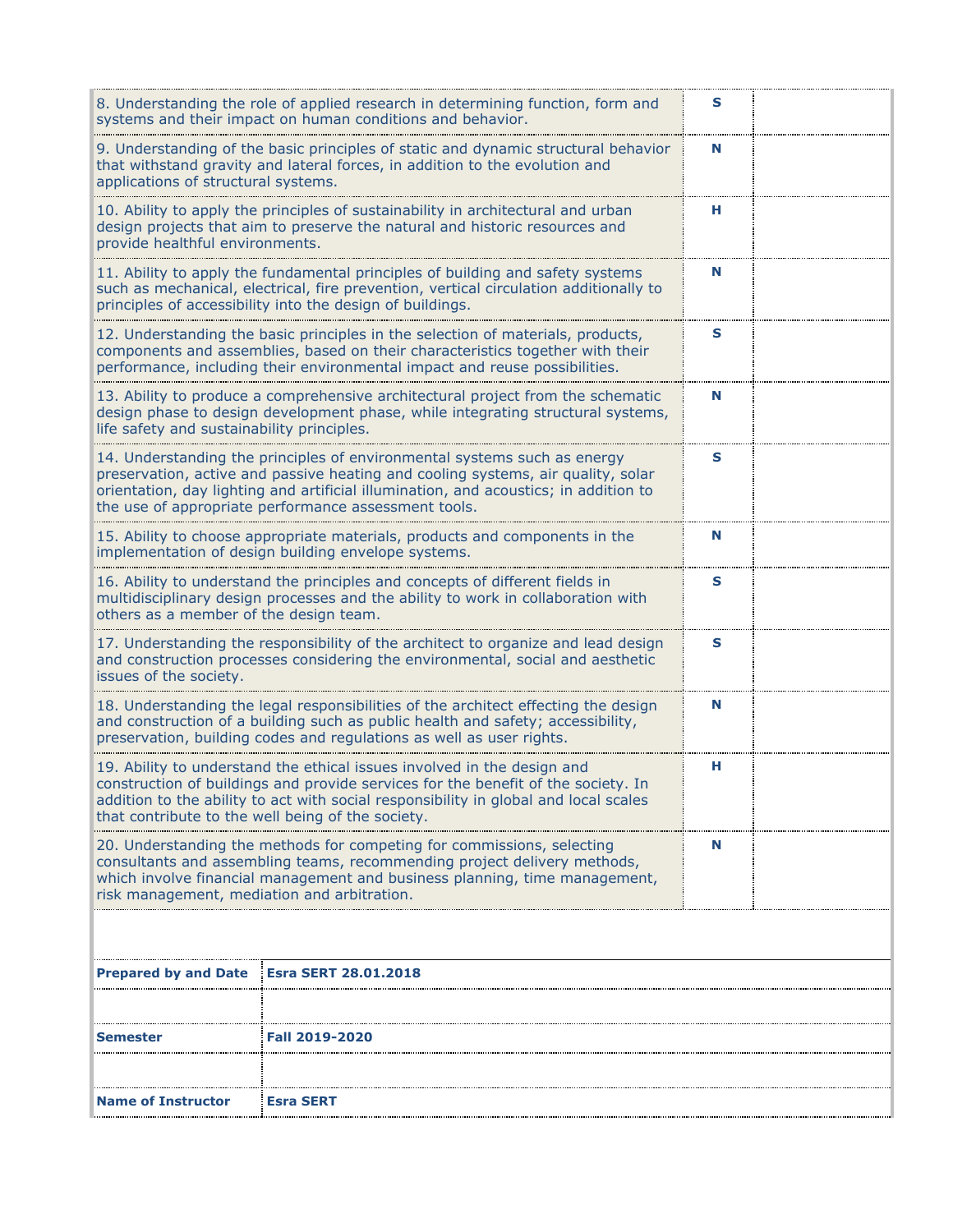| <b>Course Contents</b> | <b>Week</b> | <b>Topic</b>                                                                       |
|------------------------|-------------|------------------------------------------------------------------------------------|
|                        | 1.          | <b>Introduction</b>                                                                |
|                        | 2.          | Contemporary city: Towards a non-figurative architectural language for<br>the city |
|                        | З.          | <b>Hidden Architecture and City</b>                                                |
|                        | 4.          | Multidisciplinary approaches and in-between situations in architecture             |
|                        | 5.          | <b>Student Presentations on the Selected Topics &amp; Discussion</b>               |
|                        | 6.          | <b>Portable Utopias and Architecture</b>                                           |
|                        | 7.          | <b>Relational City</b>                                                             |
|                        | 8.          | Architects, bees, and species being                                                |
|                        | 9.          | <b>Student Presentations on the Selected Topics &amp; Discussion</b>               |
|                        | 10.         | <b>Current Alternative Architectural Practices</b>                                 |
|                        | 11.         | <b>Rethinking Architectural Practice in Istanbul</b>                               |
|                        | 12.         | <b>Right to the City</b>                                                           |
|                        | 13.         | <b>Student Presentations on the Selected Topics &amp; Discussion</b>               |
|                        | 14.         | <b>Final Presentations</b>                                                         |
|                        | 15.         | <b>Final Examination Period</b>                                                    |
|                        | 16.         | <b>Final Examination Period</b>                                                    |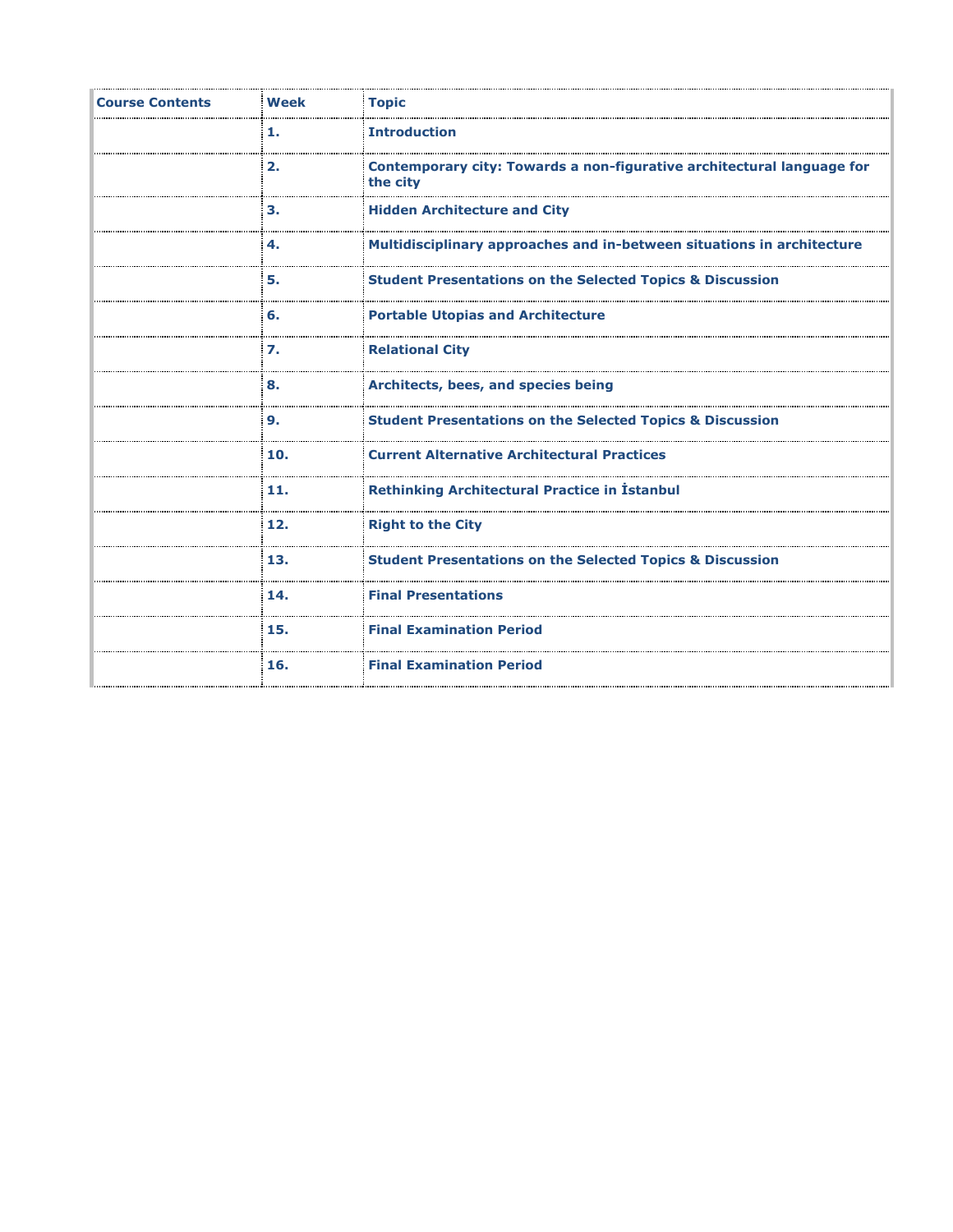| ed                                     | <b>Required/Recommend Recommended Reading:</b>                                                                                                                                                                                                                                                                                                                                                                                                                                                                                                                                                                                                                                                       |
|----------------------------------------|------------------------------------------------------------------------------------------------------------------------------------------------------------------------------------------------------------------------------------------------------------------------------------------------------------------------------------------------------------------------------------------------------------------------------------------------------------------------------------------------------------------------------------------------------------------------------------------------------------------------------------------------------------------------------------------------------|
| <b>Readings</b>                        | Archizoom Associates (1970) No-Stop City Residential Park Climatic<br>Universal System, Design Quarterly, No. 78/79, Conceptual Architecture, pp.<br>$17 - 21.$                                                                                                                                                                                                                                                                                                                                                                                                                                                                                                                                      |
|                                        | Alex Wall (1999) Programming the Urban Surface, pp. 233-249, in<br>Recovering Landscape, Essays in Contemporary Landscape Architecture,<br>James Corner, ed., New York: Princeton Architectural Press.<br>Andrew Karvonen (2011) "Toward the Relational City: Imaginaries,<br><b>Expertise, Experiments", The MIT Press.</b>                                                                                                                                                                                                                                                                                                                                                                         |
|                                        | Beatriz Colomina (2014) "Little Magazines: Small Utopia", pp.163-167, in<br>The Idea of the Avant Garde and What It Means Today, Ed. by Marc James<br>Léger, Manchester University Press.                                                                                                                                                                                                                                                                                                                                                                                                                                                                                                            |
|                                        | David Gissen (2008) "Architecture's Geographic Turns", LOG 12, 2008:<br>$59-67.$                                                                                                                                                                                                                                                                                                                                                                                                                                                                                                                                                                                                                     |
|                                        | David Harvey (2000) "On Architects, bees, and species being", pp.<br>199-213, in Spaces of Hope, Edinburg University Press.                                                                                                                                                                                                                                                                                                                                                                                                                                                                                                                                                                          |
|                                        | David Harvey (2000) "The insurgent architect at work", pp. 233-257, in<br>Spaces of Hope, Edinburg University Press.                                                                                                                                                                                                                                                                                                                                                                                                                                                                                                                                                                                 |
|                                        | David Harvey (2003) "The Right to The City", International Journal Urban<br>and Regional Research, Vol: 27(4).                                                                                                                                                                                                                                                                                                                                                                                                                                                                                                                                                                                       |
|                                        | Latife Tekin (1993) Berji Kristin: tales from the garbage hills: a novel,<br>preface by John Berger.                                                                                                                                                                                                                                                                                                                                                                                                                                                                                                                                                                                                 |
|                                        | Murat Cemal Yalçıntan, Çare Olgun Çalışkan, Kumru Çılgın ve Uğur Dündar<br>(2014) <b>İstanbul Dönüşüm Coğrafyası</b> , pp. 47-70, in Yeni İstanbul<br>Çalışmaları, Metis Yay.                                                                                                                                                                                                                                                                                                                                                                                                                                                                                                                        |
|                                        | Pablo Martínez Capdevila (1970-1971) The Interior City. Infinity and<br><b>Concavity in the No-Stop City</b>                                                                                                                                                                                                                                                                                                                                                                                                                                                                                                                                                                                         |
|                                        | Pier Vittorio Aureli (2007) Martino Tattara Stop City, DOGMA, pp. 1-8.                                                                                                                                                                                                                                                                                                                                                                                                                                                                                                                                                                                                                               |
|                                        | Superstudio (1970) Hidden Architecture, Design Quarterly, No. 78/79,<br>Conceptual Architecture (1970), pp. 54-58, Published by: Walker Art Center.                                                                                                                                                                                                                                                                                                                                                                                                                                                                                                                                                  |
| <b>Teaching Methods</b>                | Selected topics are going to be studied, researched and discussed in the studio.<br>Students are expected to read the articles given before, make research about the topics<br>for an each lecture.<br>And prepare one paragraph for an each lecture: brief commentaries on selected topics<br>in the assigned readings of each lecture or prepare visual material for each lecture like<br>collage, table, photo shopped images or a game (to be ready the day of the course<br>meeting stated in syllabus and submitted as one single file at the end of the term). Final<br>submission will be a power point presentation or a poster presentation. Detailed<br>research on the selected context. |
| <b>Homework and</b><br><b>Projects</b> | 9 Assignments and 2 Power Point Presentation \ Poster Presentation                                                                                                                                                                                                                                                                                                                                                                                                                                                                                                                                                                                                                                   |
| <b>Laboratory Work</b>                 |                                                                                                                                                                                                                                                                                                                                                                                                                                                                                                                                                                                                                                                                                                      |
| <b>Computer Use</b>                    | Yes                                                                                                                                                                                                                                                                                                                                                                                                                                                                                                                                                                                                                                                                                                  |